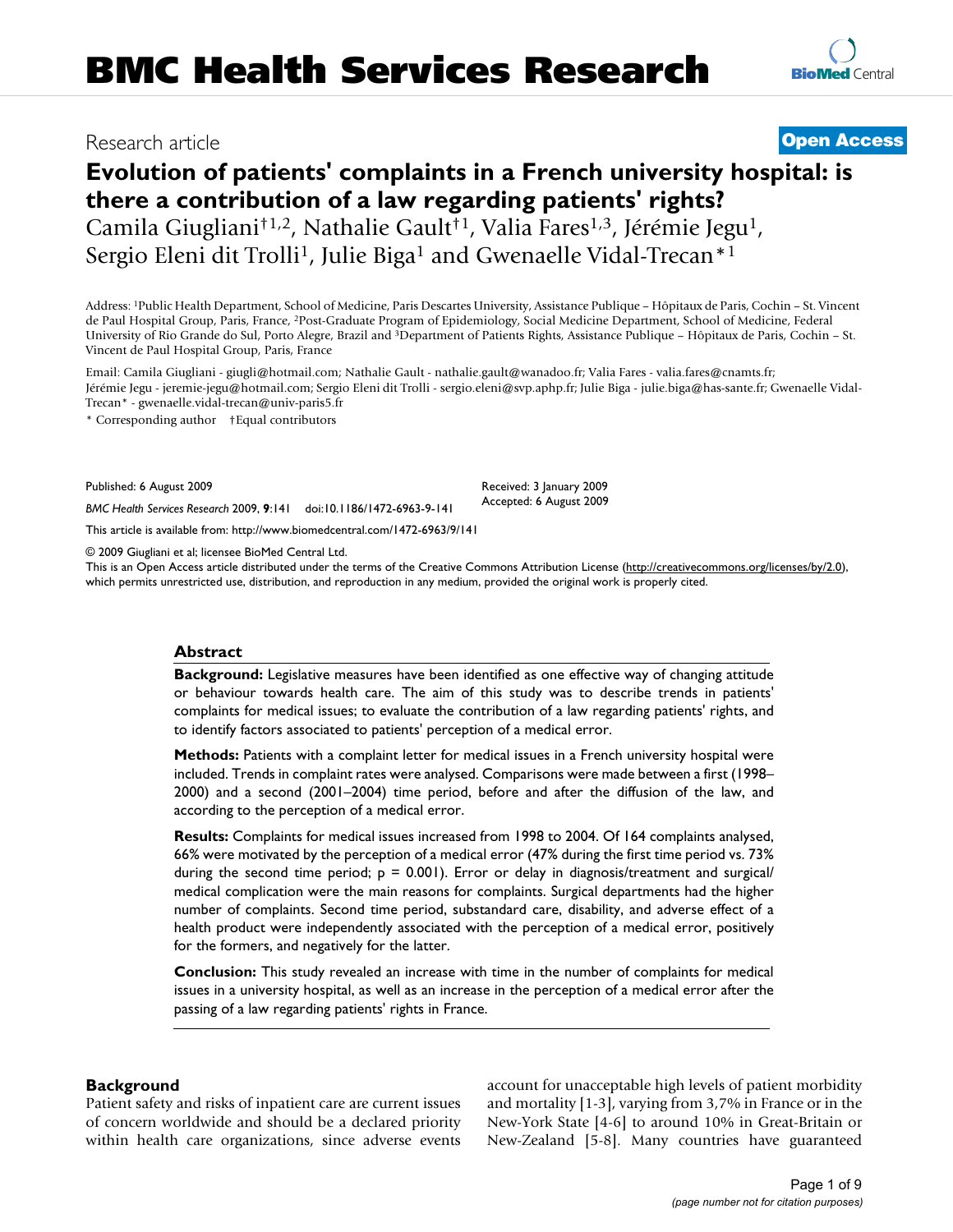patients' right to process for resolving dissatisfactions with health care providers. The United States, for example, since November 1997 have included an aspirational statement in the Consumer Bill of Rights regarding this issue [9]. In this country, where iatrogenesis is the third leading cause of death [10], increasing patients' participation in their care, reducing health care errors, and ensuring the appropriate use of health care services are among the national aims for improving the quality of health care [11,12]. Other countries, such as Sweden, the United Kingdom, Italy, Spain, and New Zealand also have a specific legislation regarding patient's protection and safety [13,14]. In France, considerable efforts have been made in the past 20 years to improve in-hospital safety management through laws and regulations [15-17]. Furthermore, patients found their rights supported by a law [17] developed in 2001 by the health authorities and voted in by Parliament on 4 March 2002. This law concerned among others: the respect of dignity and the absence of discrimination regarding patients' care, better identification and management of the consequences associated with poor sanitation (right for compensation for no-fault medical accidents and better access to medical insurance for persons with a serious health risk), and assurance of direct access to medical records. Moreover, a national institution depending on the Ministry of Health was created (National Organism of Financial Compensation of Medical Accidents, iatrogenesis and nosocomial infections, the ONIAM [Office National d'Indemnisation des Accidents Médicaux, des affections iatrogènes et des infections nosocomiales]. This institution is in charge of the organisation of the plan for out-of-court resolution of medical accidents and of financial compensation of patients in case of no-fault medical accident. In addition, the creation of a commission of relations with patients became a requirement to every hospital. All these measures may have contributed to an increased expectation of patients towards the health system and may have facilitated the act of officially addressing a complaint.

A complaint can express grief or resentment, resulting in some cases in financial compensation. However, some studies have found that the main reason for patients to file a complaint was not the desire for financial compensation but to expose that things went wrong, and to get an answer from the hospital or doctors stating that the reoccurrence of the situation will be prevented [18,19].

Legislative measures have been identified as one effective way of perpetuating a change in attitude or behaviour regarding health care [20]. In terms of patients' rights within the health system, we hypothesized that the law has facilitated the complaining process. However, published data regarding the effects of legislative measures on patients' complaints is limited. Thus, this study reports an

analysis of patients' complaints regarding medical issues, from the patient's perspective, in a university hospital during a period of 6.3 years (1998 through 2004), including (1) a description of their trends, (2) an identification of factors associated with patients' perception of a medical error, and (3) an evaluation of the contribution of the law voted on March, 4<sup>th</sup> 2002.

# **Methods**

# *Study design*

We conducted an analysis of patients' complaint letters received by the Direction of a university hospital from 01/ 01/1998 to 30/03/2004, considering the patient's perspective.

# *Setting*

The study was performed in a hospital belonging to the Assistance Publique – Hôpitaux de Paris, the Public Network of Parisian Hospitals (41 hospitals). This hospital complex (1,316 short-stay beds at two different locations) houses all major medical and surgical departments, except nephrology, neurosurgery, and cardiovascular surgery. In 1999, a paediatric hospital joined the hospital complex. A medical department of public health is in charge of quality and safety of health care. The hospital's Direction includes a Department of Patient's Rights which is responsible for handling all written complaint letters coming from four main sources: the litigation department of the Public Network of Parisian Hospitals; the court, the President's administration of justice, which transmits complaints to the litigation department of the Public Network of Parisian Hospitals; the hospital's clinical departments, especially the Emergency department; and the Department of Patient's Rights itself, which also receives complaints written by all the previous sources.

The department of Patient's Rights investigates every complaint and tries to solve it out of court. In case of failure, the case is transmitted to the litigation department of the Public Network of Parisian Hospitals. In case of no-fault medical accident, patients can refer their case to a regional commission of conciliation, which decides the allocation of a financial compensation without litigation [17].

### *Study population*

Every inpatient with a written complaint regarding medical issues, with or without legal involvement, coming in the hospital's Department of Patient's Rights within the study period was included. Both inpatients and outpatients having visited the Emergency Department were considered eligible. Complaints exclusively for financial issues (e.g., hospitalisation fees), accommodation, hosting quality, and organisational matters, were excluded from the sample by the staff of the Department of Patient's Rights. Complaints that were not excluded for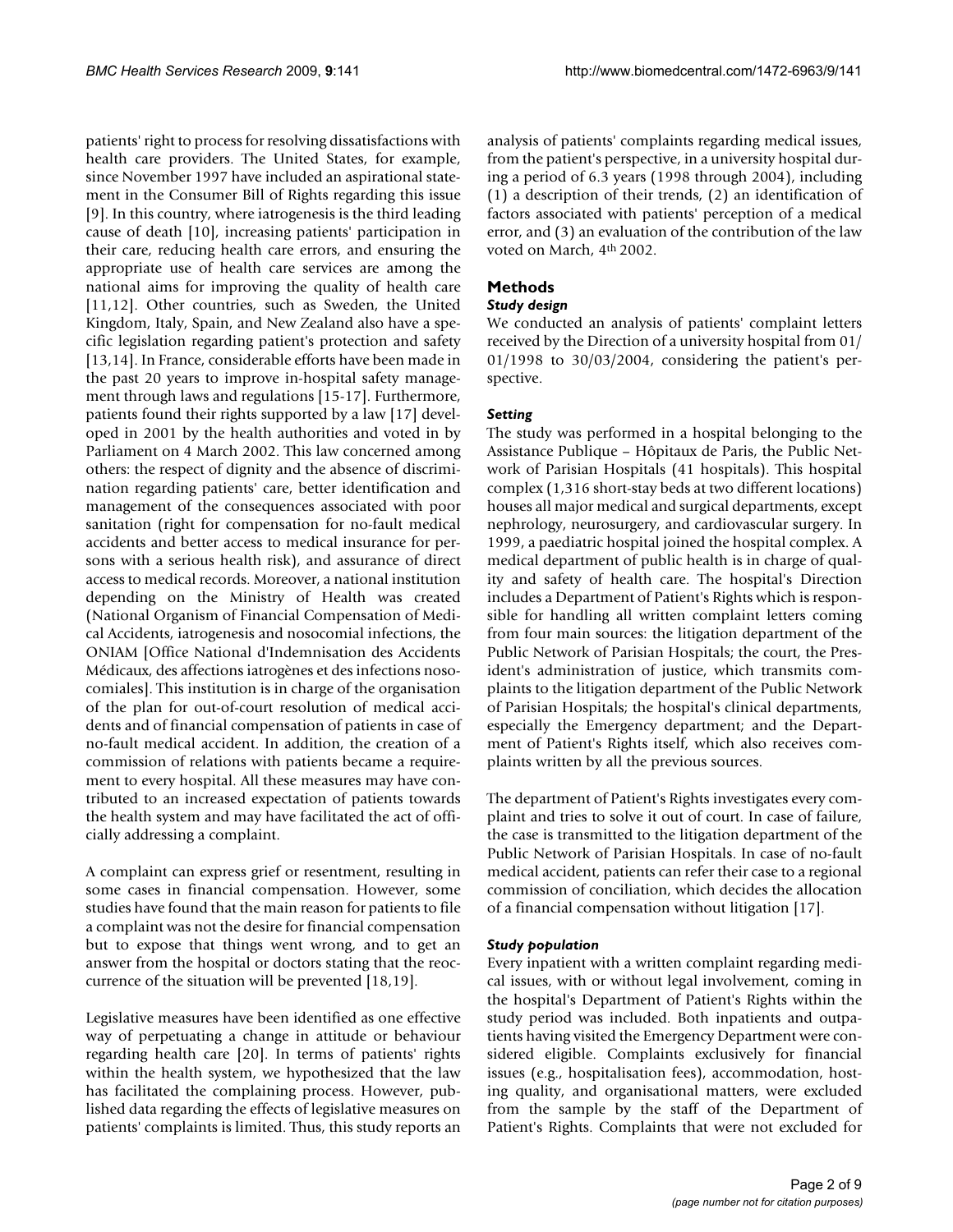these criteria were considered as complaints for medical issues.

### *Data collection*

The number of hospital admissions (excluding day-care) and of visits to the Emergency Department was drawn from the annual hospital activity reports. Within the study period, the hospital registered 705,632 both outpatient visits to the Emergency Department and inpatient admissions in other clinical departments. The Department of Patient's Rights received a total of 2,116 complaint letters, of which 164 were for medical issues, selected by the Director of quality and patients' rights and one of the investigators (VF). We chose to collect only the complaints for medical issues because these are more related to health providers' practice, consequently, medical errors, which, amongst the reasons of complaints, is the main focus of this study. Information contained in the complaint letters for medical issues was collected using an anonymous semi-structured form filled in by the same investigator from the medical department of public health. This form was conceived according to the content analysis of the complaints. Data collected included patient's demographics, type of issue, type of department, patient's perception of a medical error, type of patient's outcome after the perceived medical issue and demand for financial compensation. The medical department of public health was in charge of coding the written complaints, and handled the raw data. Complaints were classified by confronting blind conclusions of three investigators from the medical department of public health (GVT, SET et JB) for three main issues: the perception of a medical error, the reason of complaint and the consequences of the accident leading to the written complaint. In case of disagreement between them, a case discussion took place to reach a consensus opinion.

# *Definition of variables*

The complaint rates were calculated by dividing, first, the number of complaints for medical issues by the total number of complaints received by the Department of Patient's Rights, and second, the number of complaints for medical issues by the hospital activity.

We defined two different time periods, considering the large amount of media coverage related to the passing of the law in 2001, previously to its implementation: 1998– 2000 ("first period") and 2001–2004 ("second period"). Another definition could have been considered (1998– 2001 and 2002–2004, for instance); but the "first period" was chosen after a sensitivity analysis of the results for two time periods (i.e., 1998–2000 and 1998–2001). The comparison of complaint's characteristics between 1998– 2001 and 2002–2004 lead to non significant differences.

The results of our analysis were sensitive to the changes in thresholds of time periods.

Content analysis of the letters allowed us to classify reasons for complaints according to patient's perspective in two different variables:

(1) The types of issue were listed as error or delay in diagnosis or in treatment (i.e. wrong or delayed diagnosis or medication, resulting in adverse outcome), nosocomial infection, the adverse effects of a health product (i.e., blood product, drug, graft, medical device), results of a surgical or a medical complication, information or surveillance problem (i.e. lack of interest, attention or care), non performance of a required procedure or treatment and other. Error or delay in diagnosis or in treatment, and information or surveillance problem were considered as parts of a "substandard care" category (i.e. procedures not performed according to standard of care). Results of a surgical or a medical complication and nosocomial infection were grouped together in a "complication of care" category.

(2) The outcomes were listed as death, disability, surgery (operation or re-operation), prolonged care (e.g. hospital stay), failure to achieve standard of care, and other. Surgery, prolonged care and failure to achieve standard of care were considered as parts of a "prolonged care" category.

We defined two types of departments, those functioning essentially on an emergency basis (adult and paediatric emergency departments, obstetrics, gynaecology, and neonatology), and the others.

# *Statistical Analysis*

First, trends in complaint rates for medical issues were examined on a yearly basis (number of complaints among hospital activity and complaints for medical issues among all complaints). The association between the rates of complaints and years was measured using Pearson correlation coefficient. We further analysed the evolution of the number of complaints according to time (years) and the existence of the law, using a Poisson regression, however, the Variance Inflation Factor (VIF) and tolerance exploring the co linearity between these variables led us not to use the results of this model.

Second, we performed a descriptive study of complaint letters, using proportions and their 95 percent confidence intervals (95% CI). Third, we compared the characteristics of the written complaint between the first and the second periods, and according to the perception of a medical error, using chi-square tests.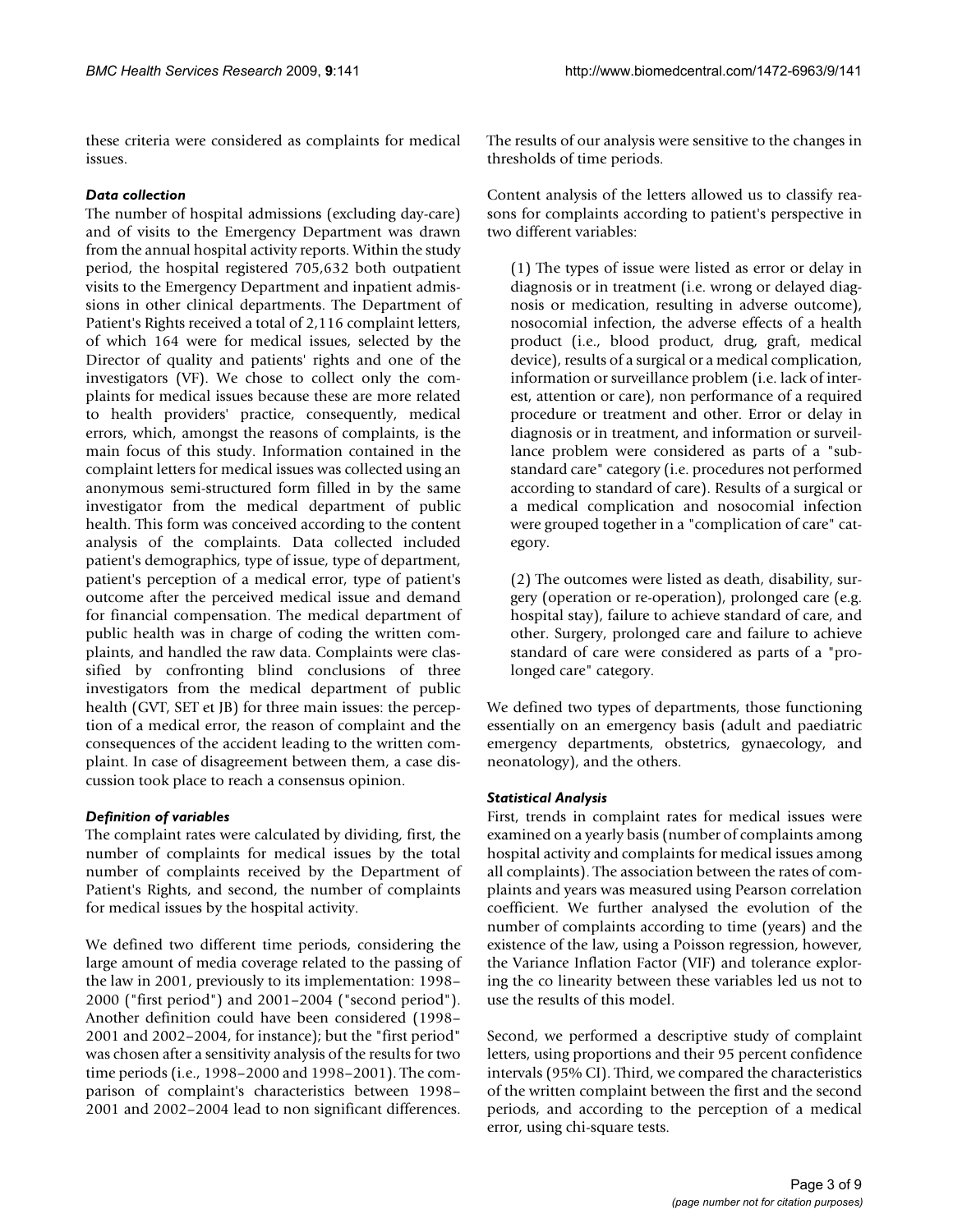We further explored the association of these differences with the perception of a medical error using a logistic regression model. Variables with *p* < 0.05 were included in the model, run with a conditional backward stepwise procedure. The associations were expressed as odds ratios (ORs) with their 95% CI. Diagnosis of the regression model and robustness were checked.

All tests were two-tailed, and statistical significance was set at  $p < 0.05$ . The software SPSS<sup>®</sup> for Windows<sup>™</sup>, version 12.0 (Copyright<sup>®</sup> SPSS Inc., 2003) was used for data analysis.

#### *Ethical considerations*

This was a study of patients' complaints, with anonymous data collection, thus demanding no specific ethics approval.

### **Results**

#### *Trends*

The rate of complaints for medical issues according to hospital activity increased yearly (Table 1) with a correlation coefficient of Pearson of 0.87 ( $p = 0.01$ ). The rate of complaints for medical issues among all complaints also increased, from 5.4% in 1998 to 14.2% in 2004 (Table 1), with a coefficient of Pearson of 0.95 ( $p = 0.001$ ). The evolutions of complaints are illustrated in a clear trend (Figure 1).

#### *Characteristics of study population and complaints*

Women accounted for 63% (95% CI = 55% – 70%) of complaint letters for medical issues. Median age was 39 years (range: 0 – 88). Patients less than 15 accounted for 22% (95% CI =  $16% - 30%$ ) of letters. The complaint was written by a lawyer in 42% of cases (95% CI =  $35\%$  – 50%), whereas the affected patient was the author in 41% of cases (95% CI =  $33\%$  –  $49\%$ ). Seventeen percent of letters were written by relatives (95% CI =  $11\%$  – 23%). Eleven complaints (6.7%, 95% CI =  $3.4\%$  – 11.7%) were referred to the regional commission of conciliation. Among them, only one was further referred to a court.

Complaint letters were mostly due to error or delay in diagnosis or treatment (n = 40, 24%, 95% CI =  $18\%$  –  $32\%$ ), results of a surgical or a medical complication (n = 40, 24%, 95% CI = 18% – 32%), or adverse effects of a health product ( $n = 27$ , 17%, 95% CI = 11% – 23%). The other issues reported were the non performance of a required procedure or treatment or other (n = 23, 14%, 95% CI = 9% – 20%), information or surveillance problem (n = 18, 11%, 95% CI =  $7\%$  – 17%), and nosocomial infection (n = 16, 10%, 95% CI =  $6\%$  – 15%). In 108 patients,  $(66\%, 95\% \text{ CI} = 58\% - 73\%)$ , the complaint was perceived as a medical error. Complaints for medical issues were more frequent in the surgical and obstetrical departments (respectively 39% and 23%), so as the medical error perceived by the patient (respectively 30% and 28%). Death was reported in 26 complaint letters (16%, 95% CI = 11% – 22%). For 45 patients (27%, 95% CI = 21% – 35%), disability was the final outcome. The other reported outcomes were prolonged care (n = 11, 7%, 95%  $CI = 3\% - 12\%$ , surgery  $(n = 10, 6\%, 95\% \text{ CI} = 3\% -$ 11%), failure to achieve standard of care ( $n = 9, 5\%$ , 95%  $CI = 3\% - 10\%$  and others or unknown (n = 63, 38%, 95% CI =  $31\% - 46\%$ .

# *Comparisons of the characteristics between the two periods (Table 2)*

Complaints regarding younger patients, departments functioning essentially on an emergency basis and perception of a medical error were significantly more frequent in the second period.

### *Comparisons of patient's characteristics according to the perception of a medical error (Table 3)*

Complaints regarding departments functioning essentially on an emergency basis, and made in the second period were significantly more often associated with the perception of a medical error. Complaints due to substandard care and complaints where disability was the main outcome were significantly associated with the perception of a medical error, whereas complaints due to the adverse effect of a health product were associated with the

|  | Table 1: Rates of complaints in a university hospital of the Public Network of Parisian Hospitals from 1998 to 2004 |  |
|--|---------------------------------------------------------------------------------------------------------------------|--|
|  |                                                                                                                     |  |

| Year  | Complaints for medical issues among all complaints<br>$n/N$ (%) | Complaints for medical issues among hospital activity<br>$n/N^*$ (%) |
|-------|-----------------------------------------------------------------|----------------------------------------------------------------------|
| 1998  | 11/202(5.4)                                                     | $11/97$ 417 (0.011)                                                  |
| 1999  | 11/254(4.3)                                                     | 11/125 756 (0.009)                                                   |
| 2000  | 25/462 (5.4)                                                    | 25/106 688 (0.023)                                                   |
| 2001  | 31/417(7.5)                                                     | 31/115 983 (0.027)                                                   |
| 2002  | 37/408 (9.2)                                                    | 37/115 618 (0.032)                                                   |
| 2003  | 32/272 (11.9)                                                   | 32/116 619 (0.027)                                                   |
| 2004t | 17/123 (14.2)                                                   | 17/27 551 (0.062)                                                    |

 $* N$  = emergency visits and inpatients, excluding one-day hospitalizations

† Only the period of January through March has been studied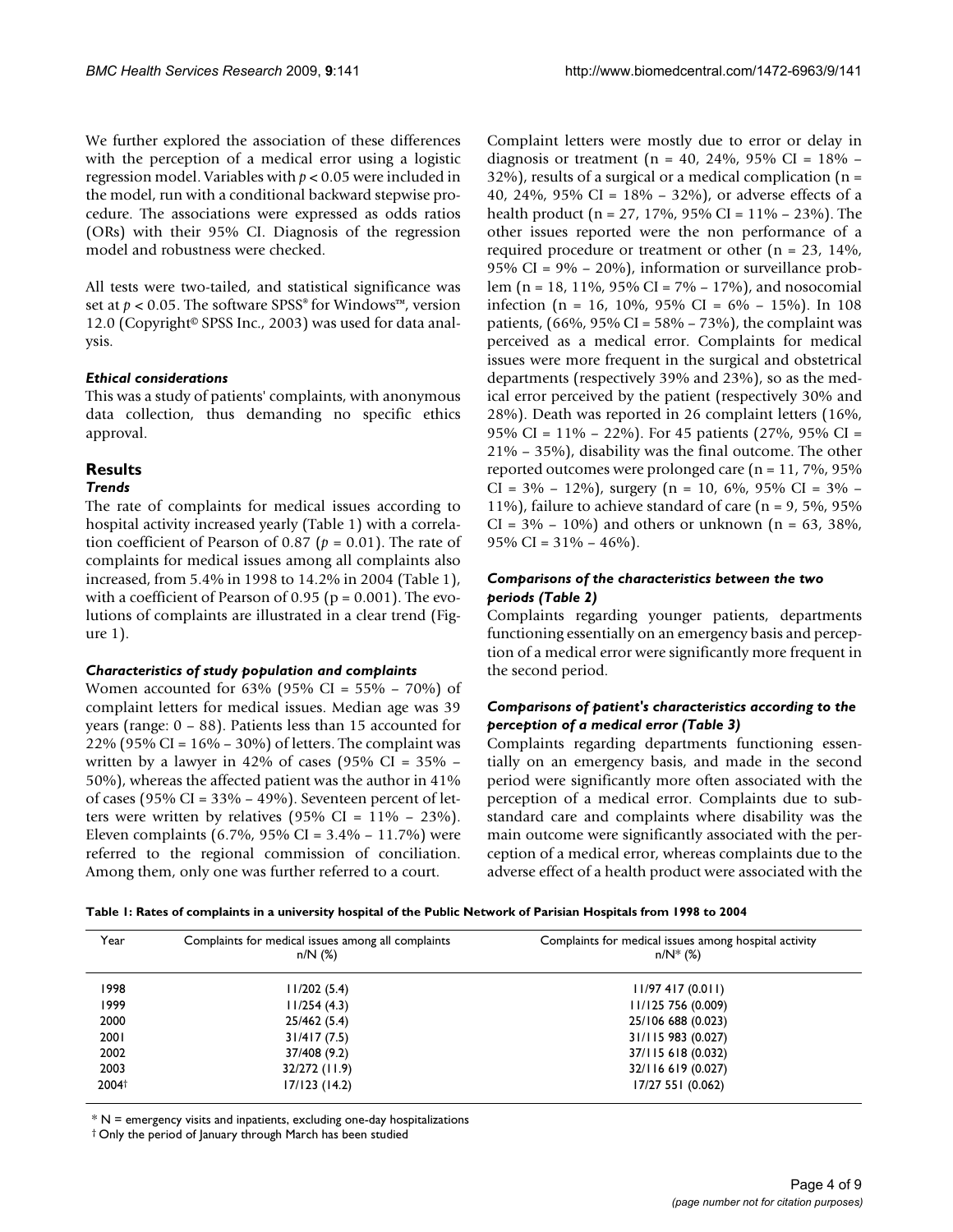

**Evolution of complaints for medical issues among hospital activity (a) and complaints for medical issues among all complaints (b) between 1998 and March 2004**.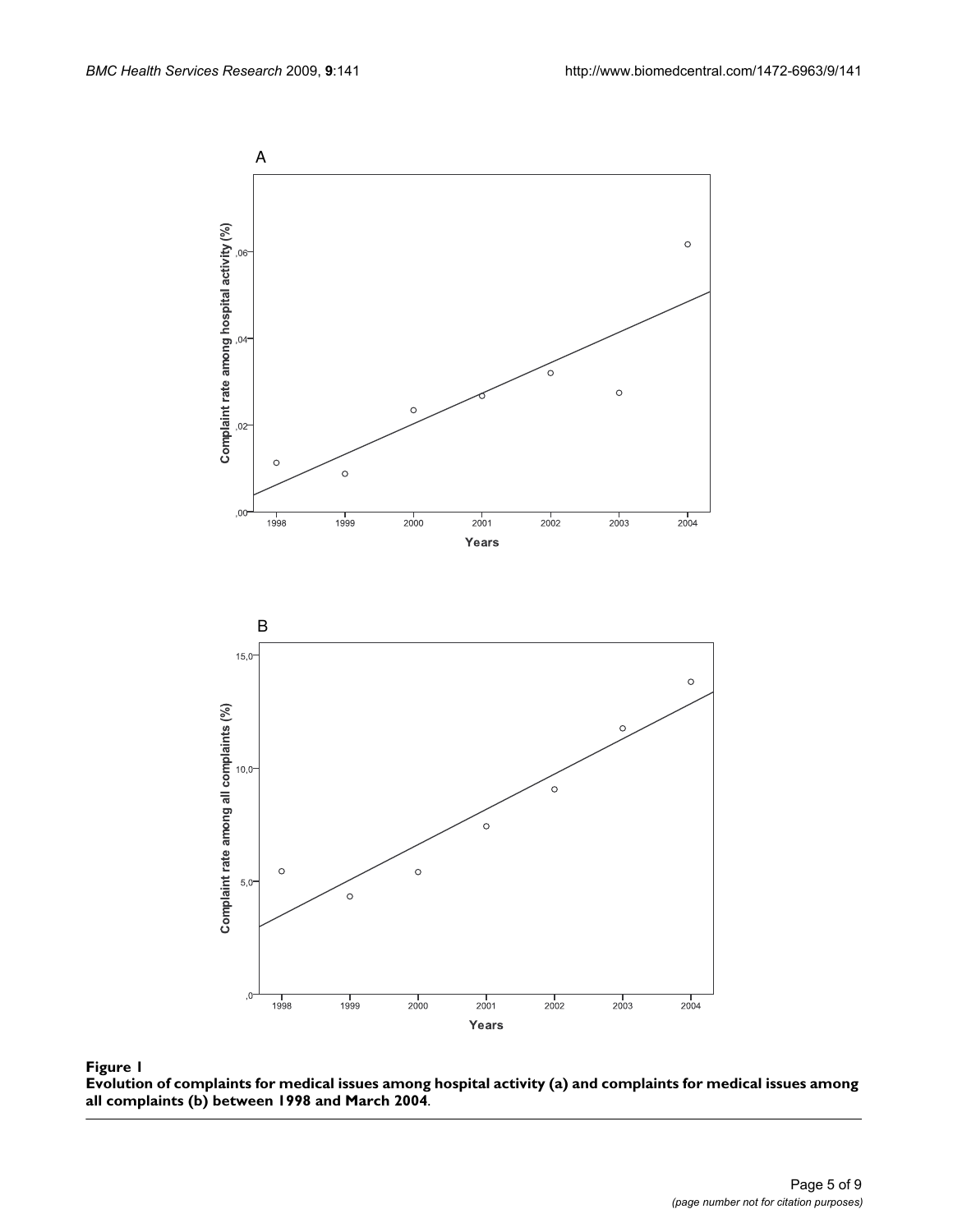|                                                                 | Time period |             |       |  |
|-----------------------------------------------------------------|-------------|-------------|-------|--|
| Variable                                                        | First       | Second      | P     |  |
|                                                                 | $n/N$ (%)   | $n/N$ (%)   |       |  |
| Age > 39                                                        | 25/40 (63)  | 40/95 (42)  | 0.030 |  |
| Male gender                                                     | 19/47(40)   | 42/117(36)  | 0.590 |  |
| Departments functioning on an emergency basis <sup>†</sup>      | 12/47(26)   | 52/117(44)  | 0.025 |  |
| Perception of a medical error by the patient                    | 22/47(47)   | 86/117 (73) | 0.001 |  |
| Reason of complaint                                             |             |             | 0.119 |  |
| Error/delay in diagnosis or treatment                           | 8/42(17)    | 32/117(27)  |       |  |
| Nosocomial infection                                            | 6/42(13)    | 10/117(9)   |       |  |
| Adverse effect of a health product                              | 10/42(21)   | 17/117(15)  |       |  |
| Result of a surgical/medical procedure                          | 16/42(34)   | 24/117(21)  |       |  |
| Information or surveillance problem                             | 2/42(4)     | 16/117(14)  |       |  |
| Non performance of a required procedure or treatment, or others | $5/42$ (11) | 18/117 (15) |       |  |
| Consequences                                                    |             |             | 0.484 |  |
| Death                                                           | 9/47(19)    | 17/117(15)  |       |  |
| <b>Disability</b>                                               | 10/47(21)   | 35/117 (30) |       |  |
| Prolonged care                                                  | $7/47$ (15) | 23/117 (20) |       |  |
| Other or unknown                                                | 21/47(45)   | 42/117(36)  |       |  |

**Table 2: Comparison of complaints for medical issues between two time periods (1998–2000 and 2001–2004) in a university hospital of the Public Network of Parisian Hospitals\***

\* N is according to each variable, depending on non-missing values.

†Obstetrics, gynecology, neonatology and Emergency Departments

non-perception of a medical error. After adjustment, the second period, substandard care and disability as the main outcome were positively associated with the perception of a medical error, whereas complaints due to the adverse effect of a health product were negatively associated.

### **Discussion**

In this study based on the analysis of written complaints to the Department of Patient's Rights of a French university hospital, we found a time trend in the increments of the rate of complaints for medical issues related to the hospital activity and in the proportion of complaints for

| Table 3: Characteristics of patients, hospitalization and complaints associated with the perception of a medical error in a university |
|----------------------------------------------------------------------------------------------------------------------------------------|
| hospital of the Public Network of Parisian Hospitals (conditional backward stepwise logistic regression model)                         |

|                                                             | Perception of a medical error |            |       | $Crude OR*$                         | Adjusted OR                       |
|-------------------------------------------------------------|-------------------------------|------------|-------|-------------------------------------|-----------------------------------|
| Variable                                                    | Yes                           | No.        | Þ     | (95% CI <sup>†</sup> )              | (95% CI)                          |
|                                                             | $n/N$ (%)                     | $n/N$ (%)  |       |                                     |                                   |
| Age > 39                                                    | 39/87 (45)                    | 26/48 (54) | 0.299 |                                     |                                   |
| Male gender                                                 | 36/108 (33)                   | 25/56(45)  | 0.155 | $0.6$ (0.3 - 1.2)                   |                                   |
| Departments functioning on an emergency basis #             | 50/108 (46)                   | 14/56(25)  | 0.008 | $2.6$ (1.3 – 5.3)                   |                                   |
| Financial compensation                                      | 15/64(23)                     | 2/26(8)    | 0.136 |                                     |                                   |
| Second period (2001-2004)                                   | 86/108 (80)                   | 31/56 (55) | 0.001 | $3.2$ (1.6 – 6.4)                   | $2.4(1.0 - 5.3)$                  |
| Type of issue                                               |                               |            | 0.001 |                                     |                                   |
| Substandard care §                                          | 48/108 (44)                   | 10/56(18)  |       | $2.4$ (1.3 – 4.5)                   | $2.2$ (1.1 – 4.2)                 |
| Complication of care 1                                      | 31/108 (29)                   | 24/56 (43) |       | $0.6 (0.4 - 1.1)$ $0.6 (0.4 - 1.2)$ |                                   |
| The adverse effect of a health product                      | 10/108(9)                     | 18/56 (32) |       |                                     | $0.3$ (0.1 – 0.5) 0.3 (0.2 – 0.7) |
| Non-performance of a required procedure or treatment, other | 19/108(18)                    | 4/56(7)    |       |                                     |                                   |
| Outcomes                                                    |                               |            | 0.004 |                                     |                                   |
| Death                                                       | 17/108(16)                    | 9/56(16)   |       | $0.85(0.4 - 1.7)$                   | $0.7(0.3 - 1.5)$                  |
| <b>Disability</b>                                           | 38/108 (35)                   | 7/56(13)   |       | $2.4(1.2 - 4.8)$                    | $2.4$ (1.1 – 4.8)                 |
| Prolonged care                                              | 21/108(19)                    | 9/56(16)   |       | $1.0(0.5 - 2.0)$                    | $1.0(0.5 - 2.1)$                  |
| Other, unknown                                              | 32/108 (30)                   | 31/56(55)  |       |                                     |                                   |

\* Odds Ratios

† 95% Confidence Interval

‡ Obstetrics, gynecology, neonatology and Emergency Departments

§Error/delay in diagnosis or treatment, information or surveillance problem

¶Results of a surgical or a medical complication, nosocomial infection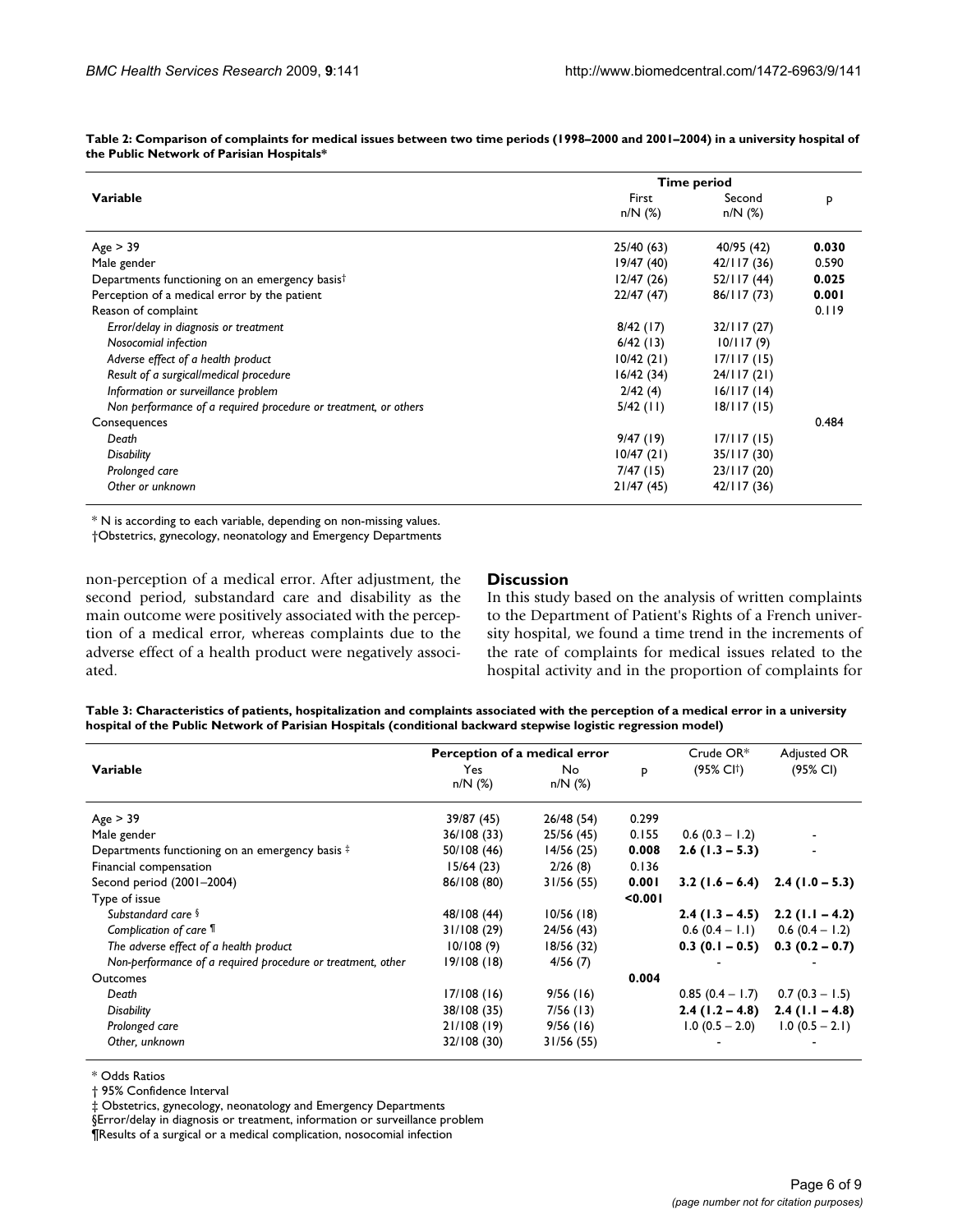medical issues among all complaints. On the one hand, we observed that complaints referring to substandard care or complaints from patients whose outcomes had resulted in disability were positively associated with the perception of a medical error and this change appears to have been associated to the release of a law regarding patients' rights and quality of the health care (implemented in 2002). On the other hand, complaints referring to the adverse effect of a health product were negatively associated with the perception of a medical error. Moreover, complaints for medical errors were more frequent in the second period (2001 – 2004).

To our knowledge, this study is among the first analyses of patients' complaints in a university hospital in France. The examination of patients' complaints has been used by others [21] as patient's safety indicators in health care facilities. In other countries, some studies have concluded that the number of complaints increased [8,22-24]. In our study, an incremental impact of the law on the overall number of complaints could not be detected; the increment with time that we found might be a trend over a long period. In fact, one study, in the United Kingdom [23], found an increase of complaints after the implementation of a new complaint procedure.

Several reasons (e.g., improvement in organisational aspects due to engagement in accreditation procedures, reduction in length of hospital stay) could have led to a decrease in the number of complaints, especially complaints for medical issues. Nevertheless, we found an increasing number of complaints for medical issues despite organizational improvement, which suggests that this kind of complaint may not depend on organizational aspects. Other contributors to the increase in the proportion of complaints for medical issues among all complaints might be the presence of less inappropriate complaints for all matters, and a greater search for guilt within complaints. Other causes should still be considered, such as patients' greater consciousness of their rights and broader public debate about adverse events and health care errors, leading to a more demanding attitude towards the health care system (e.g. demand for financial compensation). The law may have lead the complainants to identify complaints as caused by a medical error perhaps because people think that a complaint for a medical error is more likely to lead to a financial compensation, even if there are other important reasons motivating people to complain, as mentioned above. We should keep in mind that a multivariate regression could have provided more accurate results, in particular, the independent effect of the time and that of the law. However, the small number of complaints each year, and the colinearity between the time variable and the law variable, led to misleading results that cannot be interpreted. In our study, we

observed an increase of complaints written by lawyers; the reason could be a better and facilitated access to medical records and the current trend in France to increasing lawsuits for medical errors.

Complainants in this study were mainly middle-aged women. Such characteristics are supported by other publications [18,19,25,26]. Moreover, our findings confirmed the results found by other authors [6,8,27], in that the departments mostly affected by patients' complaints were surgery, obstetrics, gynaecology and neonatology.

We observed that reasons for complaints were mainly a result of a surgical or a medical complication, such as in an Australian study [28], and "substandard care" (error or delay in diagnosis or treatment, and information or surveillance problem). One American study [27] of the causes of adverse events in 1,047 inpatients reported the adverse effects following a particular procedure as one of the most common causes. Other authors have also reported concerns with standard of care among the main reasons for complaints [22,29], reflecting increased awareness of desirable standards of quality of care, or indeed patients' high expectations. Two studies [19,22] reported information problems within the three main reasons for complaint. Regarding the adverse effects of a health product, the results of a national study in French health facilities also reported this as the second most common cause of serious adverse events [6]. We found no other study reporting this particular reason of complaint. One possible explanation is that this could be accounted apart from complaints regarding hospital care directly, belonging, thus, to other statistics on adverse events.

In our study, a significant number of complaints were associated with death or disability (16% and 27% respectively). A recent French national study [6] reported 8% and 22% of death and disability, respectively, among the outcomes of serious adverse events, not far from the figures found in some British and American hospitals [4,8]. The higher rate of death found in our study could be explained by the adopted perspective (patients or relatives); actually, death is an outcome more traumatic than others and, thus, possibly more often the object of a complaint, even if it is not the result of an adverse event.

The impact of complaints can be diverse. Whilst complaints can be intended to promote better quality of health care and safer practices, two studies from New Zealand have shown the negative impacts of patients' complaints on surgical trainees training and performance (e.g. more defensive practice, less enjoyment and more stress) [25], and on surgeons practice (increased defensiveness and not learning from complaints) [26]. These studies have also shown that there is usually no appropriate sup-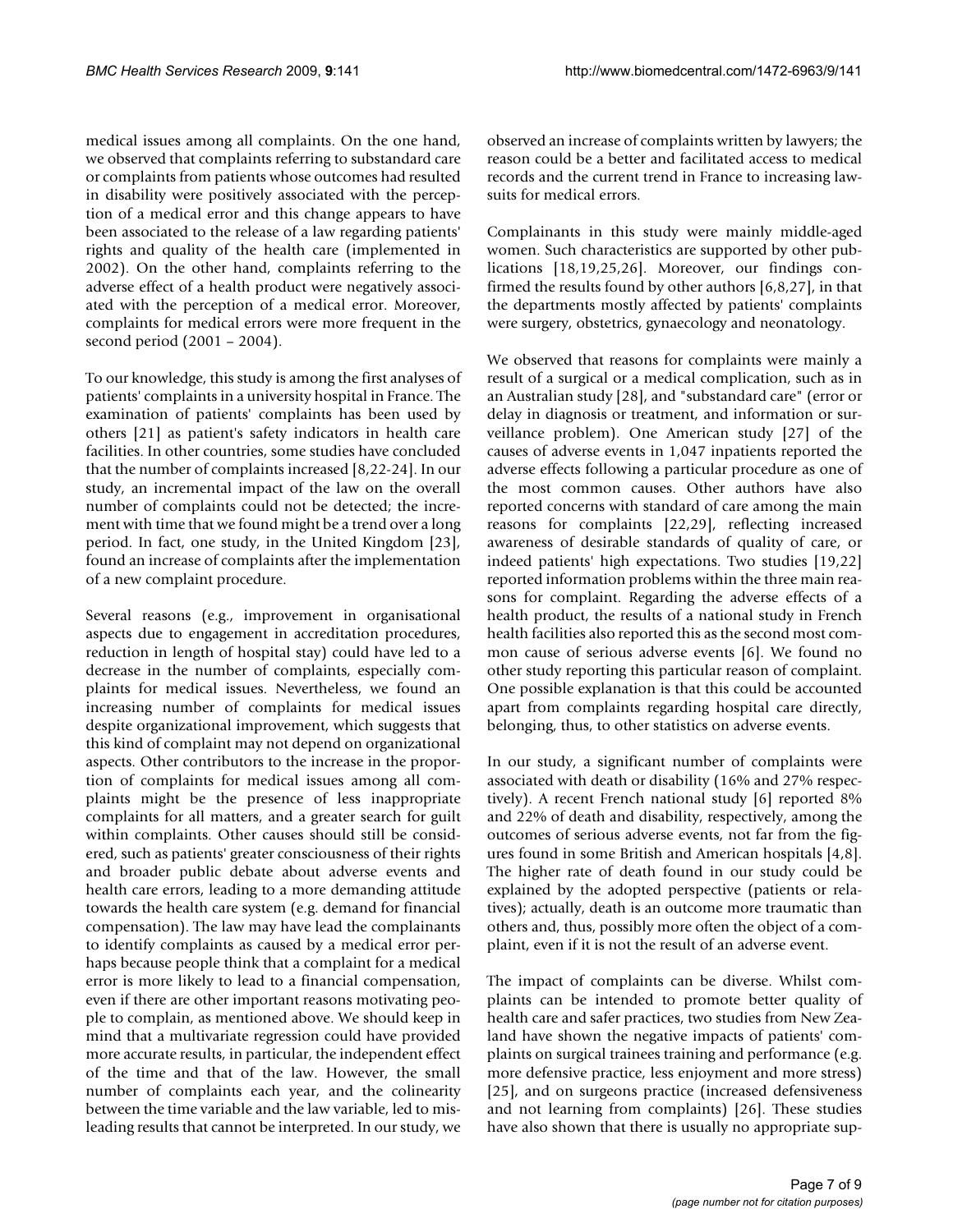port or guidance to deal with the harmful effects of complaints on medical practice, and that organisational support is needed, as well as an environment that encourages open disclosure and learning from mistakes.

In our study, the majority (66%) of complaints for medical issues was viewed by the patient as medical errors, whether this perception was founded or not. Such a perspective is not rare. In a study of public opinion in the United States [30], a national telephone survey performed in 1997, 42% of respondents reported that they or their close friends and relatives had already experienced a medical mistake. Moreover, the professional and the patient may have different opinions regarding the incident; what a patient believes to be an error may not have been perceived as such by the professional, or may have been caused by a chain of events [19]; usually this is a very complex matter.

In terms of the time period, we found that the perception of a medical error by the patient was more frequent on the second period of our study, which might reflect a change in the attitude of patients after the implementation of a legislative measure. We observed that patients were younger in the second period (2002–2004), a fact that can be explained by the addition of a paediatric hospital to the medical centre in 1999. However, this difference regarding the patient population had no influence in the perception of a medical error. The association that we observed between complaints for substandard care and perception of a medical error could be explained by an increase in the population's awareness of desirable standards of care.

On the one hand, we noticed that complaining for disability was more often associated with the perception of a medical error. This could be explained by the fact that, in this case, patients are more demanding for a financial compensation, as an amend to a functional loss. On the other hand, death was not associated with the perception of a medical error, probably because in this case, families are more often demanding for explanations and apologies.

Complaints are frequently considered the most acceptable option for expressing frustration and disappointment with the health care provided, but they might also be intended to promote better quality of care, in the sense of minimizing preventable health care related injuries. Moreover, in case of litigation, complaints can lead to economic sanctions on those who provide substandard care that leads to injuries.

Our study has some limitations. Since we found no typology for reason of complaints, we adapted typologies both from our analyses of complaint letters and from other studies [7,8,28]. Moreover, the classification method with three investigators could have led to classification bias. Indeed, our study intended to contain a qualitative analysis of written complaints. Since, in case of disagreement, a consensus opinion between investigators was reached, no interrater agreement was calculated. Other limitations were the small size of the sample, leading to a possible lack of power for detecting factors associated with the observed findings, retrospective design of the study and only one hospital investigated, so that our sample might not be considered representative of French inpatients' complaints. However, according to the data of the regional hospitalisation agency [http://](http://www.parhtage.sante.fr/re7/idf/site.nsf) [www.parhtage.sante.fr/re7/idf/site.nsf](http://www.parhtage.sante.fr/re7/idf/site.nsf), the offer of care in our hospital may be considered representative of all teaching hospitals in Paris. Our study of complaints only captures an unknown fraction of patients that would complain of a medical error. As previously described [31], one reason is that "the complaint process is emotionally and financially costly, confusing, cumbersome and difficult to access". Since we analyzed only the written complaints arriving to the Department of Patient's Rights, a small number of complaints may not have been captured (e.g., those received by clinical departments and not transferred to the Department of Patient's Rights). We suppose that those non captured complaints were quantitatively and qualitatively minor, since in case of a major issue, patients would prefer that their complaint be managed by a hierarchic authority. Moreover, the staff of the Department of Patient's Rights is in charge of answering the patient's complaint and there may be no interest for this Department in underestimating the number of complaints received. Finally the design of this study did not allow to investigate, the factors influencing patients in actually deciding to file a complaint, neither could it state the causal relationship between the introduction of a new law and the number of complaints; nevertheless, we could clearly notice that the increase is contemporary to the implementation of the law.

# **Conclusion**

In conclusion, this study reveals an increase in the number of complaints for medical issues in a university hospital in Paris over time, as well as an increase of the perception of a medical error after the diffusion of a law regarding patients' rights that may have contributed to this trend. Thus, we believe that the 2002 law regarding patient's rights may have contributed to an increase in complaints for medical issues due to a change in people's attitude towards the complaining process.

# **Competing interests**

The authors declare that they have no competing interests.

# **Authors' contributions**

CG and NG led the data analyses and the writing of the manuscript. VF, JJ and SET were involved in the study ini-